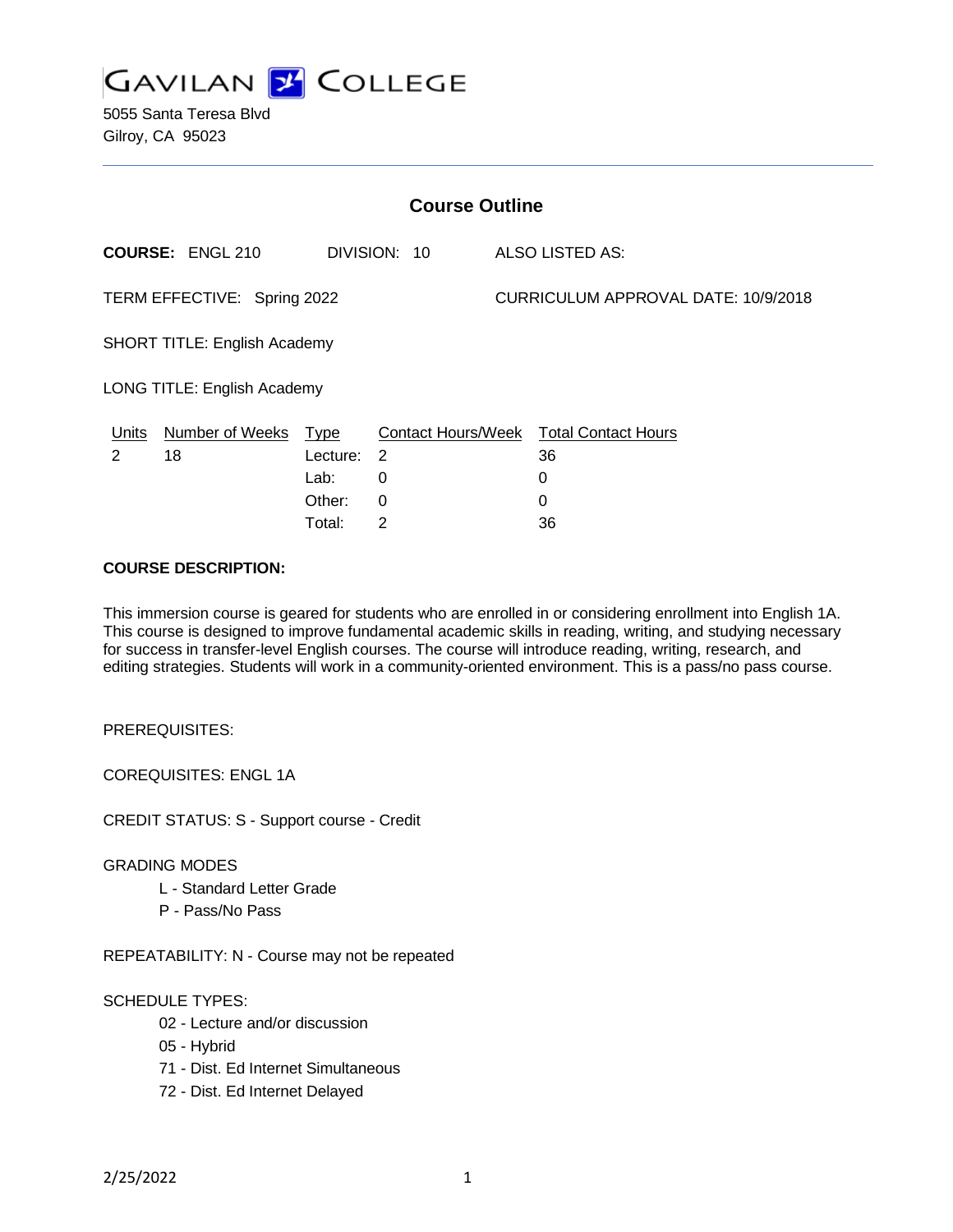# **STUDENT LEARNING OUTCOMES:**

1. Utilize a variety of tools to facilitate reading comprehension and analysis. Measure of assessment: Exams, Reader Responses, Metacognitive Journals, Presentations, etc.

2. Use reading selections to recognize and reflect upon rhetorical choices and to practice integrating reading into writing tasks.

Measure of assessment: Exams, Reader Responses, Presentations, etc.

3. Recognize and practice steps in the writing process to develop thesis-driven essays. Measure of assessment: Metacognitive Journals, Short Writings, Essays, Exams, etc.

4. Practice research and information literacy strategies.

Measure of assessment: Metacognitive Activities, Group Research Activities, Journals, Presentations, etc.

5. Identify and apply strategies for college success that utilize both the cognitive and affective domains. Measure of assessment: Metacognitive Journals, Group Activities, Presentations, etc.

# **CONTENT, STUDENT PERFORMANCE OBJECTIVES, OUT-OF-CLASS ASSIGNMENTS**

Curriculum Approval Date: 10/9/2018

4 Hours Content

Identify students? reading and writing strengths & challenges to foster and support scholarly identities ; Introduce and review time management and other successful study habits, such as note taking and study group participation.

Student Performance Objectives (SPO):

Students will practice, recognize, and apply learning habits that best fit their needs.

4 Hours Content

Introduction of reading process strategies, such as activating schema, skimming, previewing, identifying a purpose, chunking, and utilizing metacognition.

Student Performance Objectives (SPO): Students will apply and practice pre-reading strategies.

4 Hours Content

Introduction of writing process strategies, such as brainstorming and freewriting. Review components of essay structure and organizational practices.

Student Performance Objectives (SPO): Students will apply and practice brainstorming and organizational strategies.

4 Hours Content

Introduction to and practice of annotation strategies, distinguishing between main and supporting claims, identifying rhetorical choices, and reader-response strategies.

Student Performance Objectives (SPO): Students will demonstrate ability to read critically and respond to texts.

4 Hours Content

Introduction to rhetorical choices in writing to demonstrate awareness of purpose and audience. Reflect upon writing choices and strategies for developing an effective thesis-driven essay.

Student Performance Objectives (SPO): Students will demonstrate ability to write for a variety of purposes and audiences.

4 Hours Content

Introduction to and practice of post-reading strategies: summary, questioning, reflection, paraphrase, analysis and evaluation.

Student Performance Objectives (SPO): Students will demonstrate ability to comprehend and respond to texts.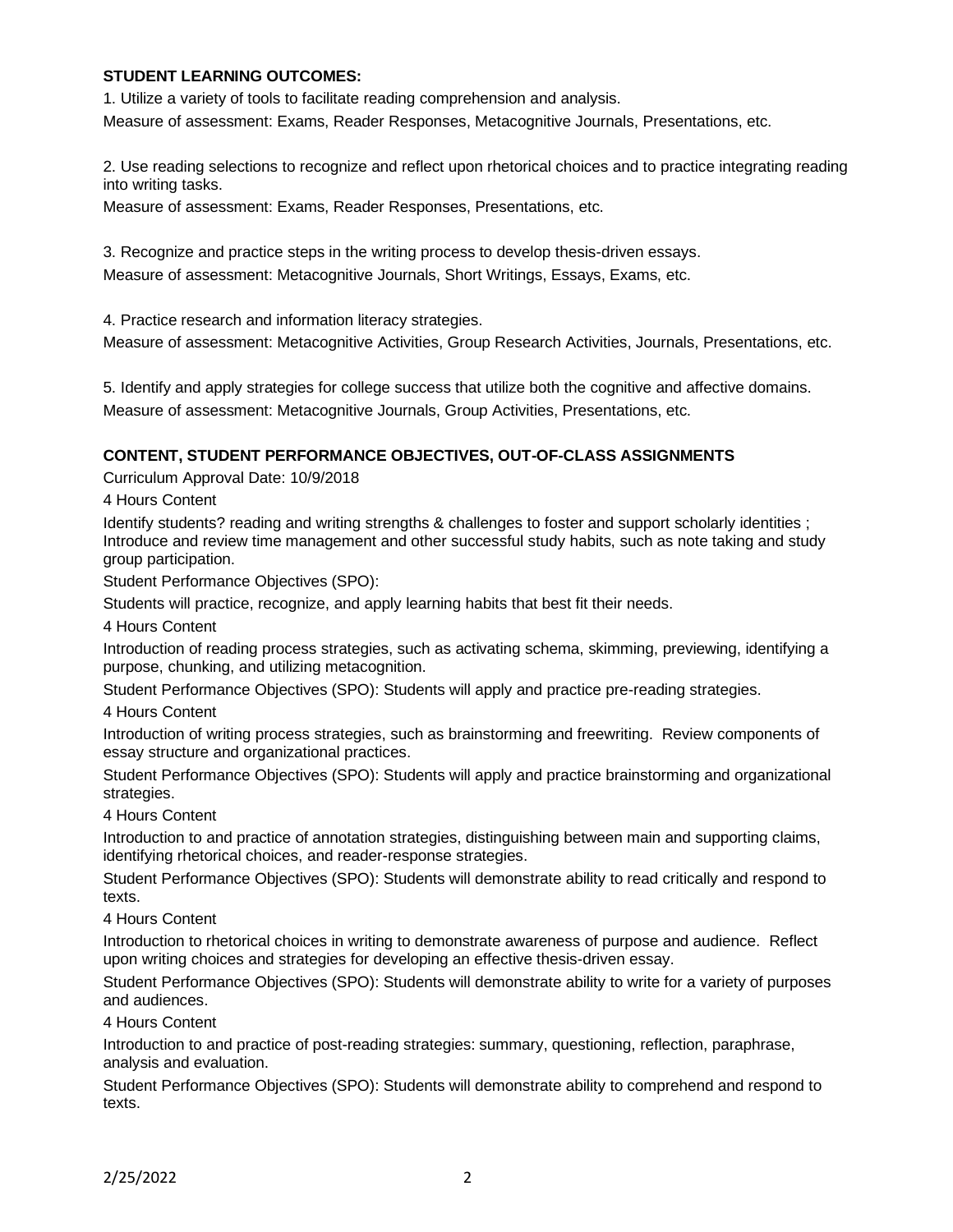3 Hours Content

Introduce research strategies for summarizing, paraphrasing, synthesizing, quoting and embedding sources. Introduction to parenthetical citation.

Student Performance Objectives (SPO): Students will demonstrate ability to integrate sources in their writing.

3 Hours Content

Introduction to Gavilan Research Database and research strategies, such as finding and evaluating sources, including detecting bias and credibility.

Student Performance Objectives (SPO): Students will practice finding and evaluating sources.

4 Hours Content

Introduce revision and proofreading strategies, including peer review.

Student Performance Objectives (SPO): Students will be able to identify and address global and local revision concerns in their own writing.

Out-of-Class Assignments: Develop revision action plans and revise.

2 Hours Content

Introduction of editing strategies, such as combining and reducing sentences for clarity and conciseness. Introduction of strategies for identifying and correcting errors in spelling, punctuation, and verb agreement.

Student Performance Objectives (SPO): Students will practice identifying and addressing sentence-level errors.

Out-of-Class Assignments: Develop an action plan for addressing individual sentence-level errors. Revise and edit short writings.

# **METHODS OF INSTRUCTION:**

Lecture Small group activities Multimedia presentations

**OUT** OF CLASS ASSIGNMENTS:

Required Outside Hours: 24

Assignment Description:

Out-of-Class Assignments: Examples include metacognitive journals, written self-assessments, action plans. and reflecting on personal reading process.

Required Outside Hours: 36

Assignment Description:

Out-of-Class Assignments: Examples include learning logs, double-entry journals, metacognitive journals, reading and annotating, essays, reader-response journals, summary, paraphrase, inegration of quotes, and annotated works cited.

Required Outside Hours: 12

Assignment Description: Out-of-Class Assignments: Examples include revision action plans, revisions, action plans for addressing individual sentence-level errors, and revising and editing short writings.

# **METHODS OF EVALUATION:**

Reading process assignments, Writing process assignments, learning logs, metacognitive journals, action plans, research assignments, etc.